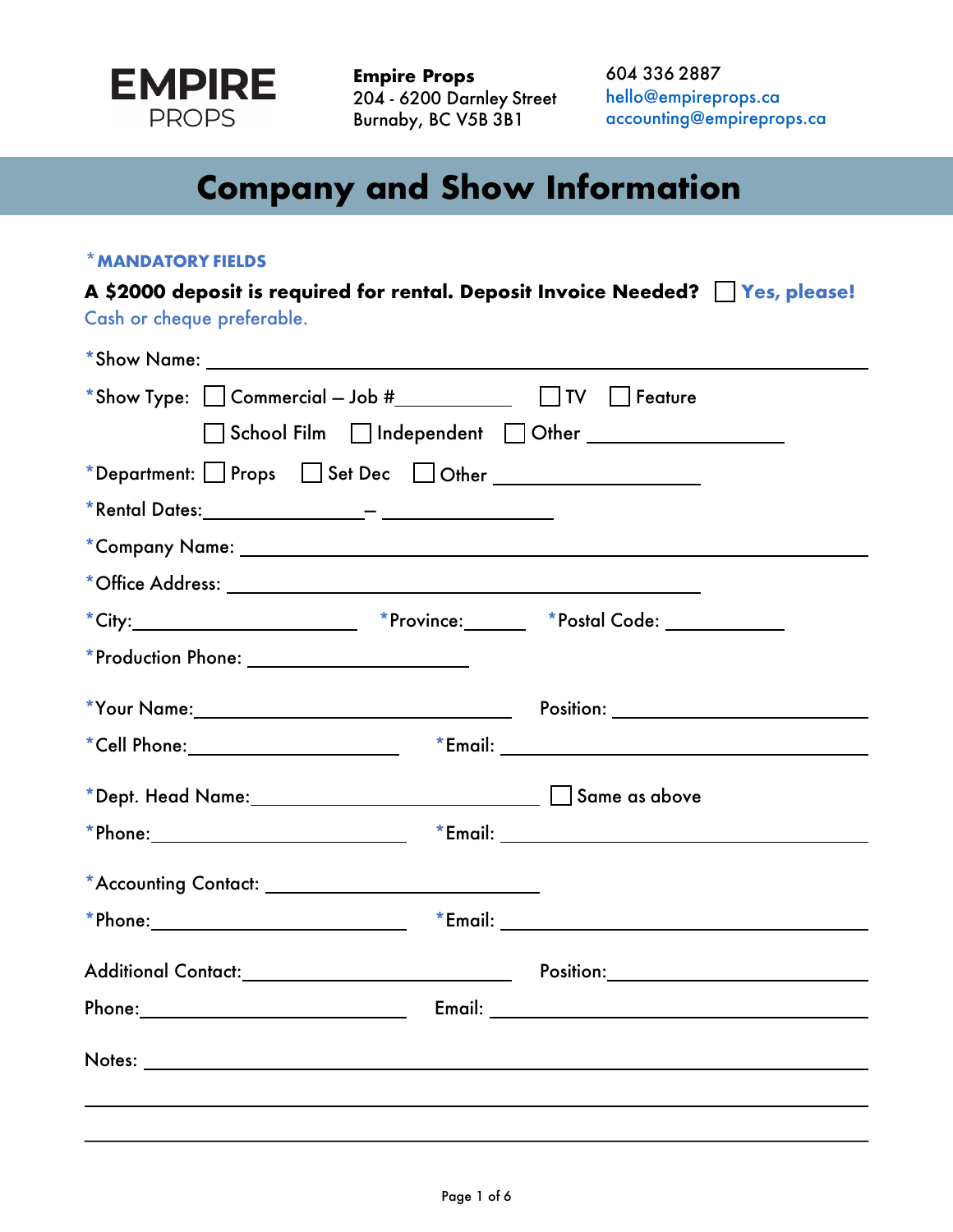

**Empire Props** 204 - 6200 Darnley Street Burnaby, BC V5B 3B1

604 336 2887 hello@empireprops.ca accounting@empireprops.ca

# **Terms and Conditions**

### **1. RENTAL TERM ANDRATE**

- 1.1. The Lessee will rent the Props from Empire Props for the number of weeks as recorded in this Agreement, from the Pick-Up Date until the Return Date.
- 1.2. The Lessee will pay Empire Props the Rental Price, plus applicable taxes, to rent the Props forthe Initial Rental Term.
- 1.3. The Lessee and Empire Props may, by written notice signed by both parties, extend the Initial Rental Term, and set a new return date (the "Extended Return Date"). For each week subsequent to theInitial Rental Term, the Lessee will be charged a rental price in accordance with the price list attached as Schedule "A" to this Agreement (the "Extended Rental Price").
- 1.4. The Lessee will pick up the Props from Empire Props' warehouse, located at 204-6200 DarnleyStreet, Burnaby, British Columbia (the "Warehouse") on the Pick-Up Date, and will return the Props to the Warehouse by the close of business on the Return Date or Extended Return Date, as applicable.
- 1.5. If the Lessee does not return the Props to the Warehouse by the close of business on the Return Date or Extended Return Date, as applicable, then the Lessee will be required to pay fifty (50) percent ofthe Rental Price for each week that the Lessee retains the Props in its possession beyond the Return Date or Extended Return Date, as applicable.
- 1.6. Prior to the commencement of the Initial Rental Term, the Lessee may elect to take possession of the Props for a period of twenty-four (24) hours prior to the Pick-Up Date for show and tell purposes. Ifthe Lessee does not return the Props by the end of the twenty-four (24) hour period, the Lessee will pay Empire Props the Rental Price, in full.

## **2. THE PROPS**

- 2.1. Empire Props represents and warrants that the Props are in good working condition, safe, and free of any damage or defects that would render the Props unsafe or unusable.
- 2.2. On the Pick-Up Date, the Lessee will inspect the Props for any damage or defects. If the Lessee determines there is damage to certain Props or the Props are defective, the Lessee may exchangethe Prop for another Prop of the same kind and quality.
- 2.3. Empire Props will take photographs of all Props on or before the Pick-Up Date and will providethe Lessee with copies of the photographs by email on the day following the Pick-Up Date (the "Photographs").
- 2.4. The Lessee will use, operate, and store the Props in accordance with their manufacturers' operating manuals, and will use the Props only in the manner in which they are intended to be used and forthe purposes as advised by Empire Props.
- 2.5. The Lessee will assume responsibility for any and all damage or loss to the Props while they are inthe Lessee's possession, including while in transit, in use at the Lessee's location, or in storage.
- 2.6. The Lessee will not remove the Props from the Province of British Columbia without the priorwritten consent of Empire Props.
- 2.7. The Lessee will not modify the Props in any manner whatsoever while the Props are in the Lessee's possession unless it has received prior written consent from Empire Props to do so. If the Lessee has received Empire Props written consent to modify the Props in any manner whatsoever, the Lessee will be solely responsible for all liabilities which may arise from, or in connection with, the modification of such Props. The Lessee will be responsible for restoring such modified Props to their originalcondition prior to the Return Date. If the Lessee fails to restore such modified Props to their original condition prior to the Return Date, Empire Props will charge the Lessee for the costs associated with the repair of the modified Props to their original condition, or the cost of replacing such Props, whichever is less.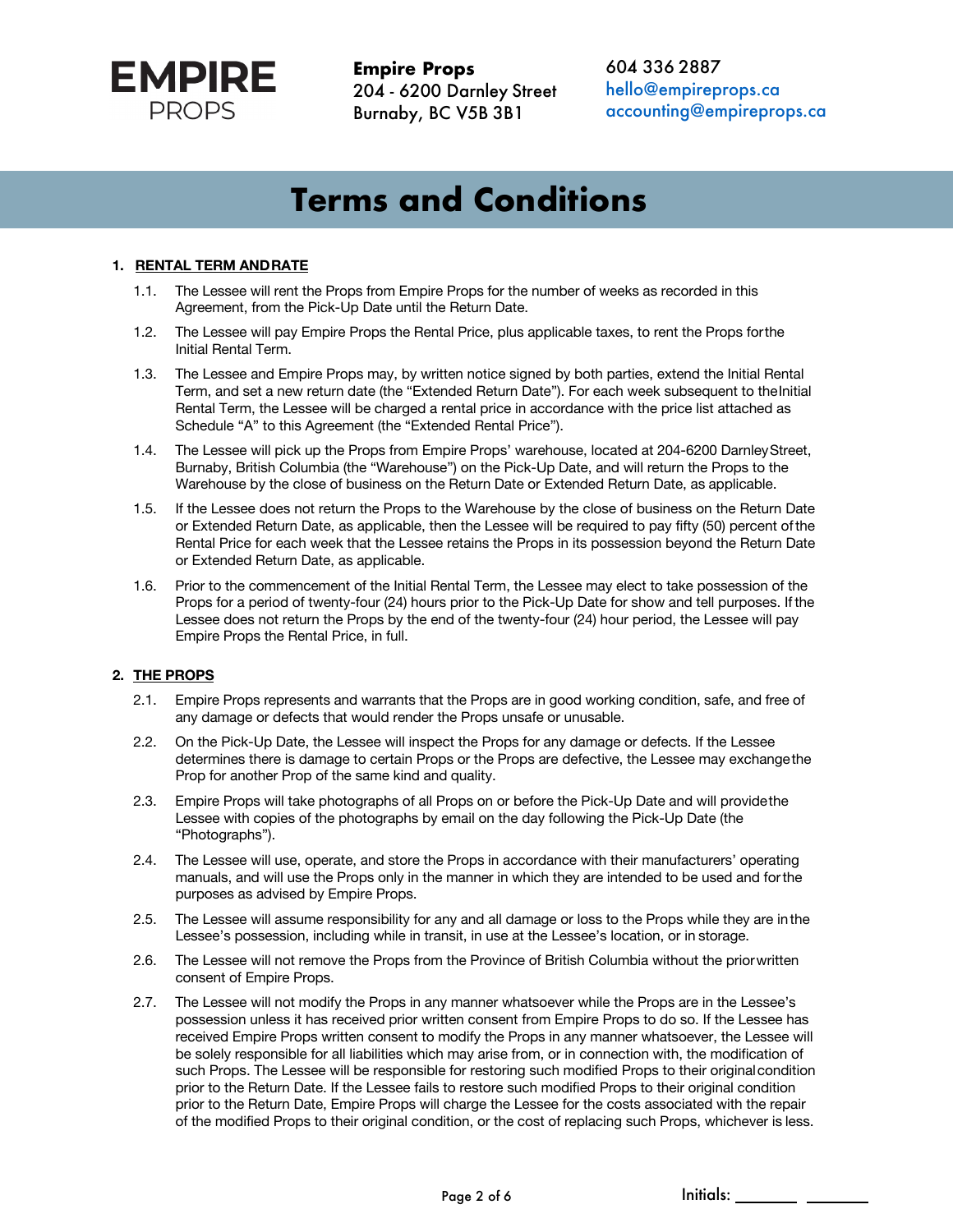2.8. The Lessee will return the Props to Empire Props on the Return Date, or such other date as theparties agree, in the same condition as they were received on the Pick-Up Date.

#### **3. DEPOSIT**

- 3.1. The Lessee will provide the Deposit, as recorded in this Agreement, to Empire Props prior to the Pick-Up Date.
- 3.2. Empire Props will refund the Deposit to the Lessee after the Lessee completes the following:
	- (a) returns all Props to the Warehouse;
	- (b) pays the costs of damage, replacement, sorting or cleaning for the Props, if applicable; and
	- (c) pays the Invoice amount in full.
- 3.3. If the Lessee fails to complete any of the requirements listed in clause 3.2 of this Agreement, then Empire Props will keep the Deposit and apply it towards the outstanding balance owed by theLessee.

#### **4. PAYMENT**

- 4.1. It is a condition precedent to Empire Props' obligations under this Agreement that the Lesseeprovides a completed purchase order, with a valid purchase order number, to Empire Props, before the Pick-Up Date. This condition is for the sole benefit of Empire Props. If Empire Props wishes to waive this condition or declare it fulfilled, then Empire Props will do so by giving written notice (the "Notice") to the Lessee prior to the Pick-Up Date. If Empire Props has not given Notice to the Lessee, then this Agreement is terminated and neither party will have any further obligations under this Agreement.
- 4.2. Empire Props will provide the Lessee with an invoice within one day after the Return Date (the "Invoice").
- 4.3. The Lessee will pay the total amount indicated on the Invoice to Empire Props within thirty (30) days from the date of the Invoice. The Lessee will be responsible for paying applicable taxes.
- 4.4. If the Lessee does not pay the total amount on the Invoice within thirty (30) days, then EmpireProps will charge the Lessee a 1.5 percent late fee for each month the Invoice is outstanding.

#### **5. LOST OR DAMAGED PROPS**

- 5.1. The Lessee will not use, or will immediately discontinue using, any Props which the Lessee knows, or ought reasonably to know, to be unsafe, damaged, or broken (the "Damaged Props"), and will immediately notify Empire Props of such damage and return the Damaged Props to the Warehouse. Until the Damaged Props are returned to the Warehouse, the Lessee will be responsible for all liabilities including injuries to any person or property that result from the use of, or arise in connection with, the Damaged Props. The Lessee will take all reasonable steps to prevent further damage to the Damaged Props and to prevent any injury to persons or property.
- 5.2. If the Lessee returns the Props to Empire Props on the Return Date in any manner whatsoever that differs from the condition of the Props in the Photographs, the Lessee will pay Empire Props the following fees, in addition to the Rental Price or Extended Rental Price, within thirty (30) days of the date of the Invoice:
	- (a) for Props that are returned broken or damaged, beyond damage that results from reasonablewear and tear, that Empire Props in its sole discretion determines can be repaired, a repair fee for the actual costs incurred by Empire Props for repairing the Damaged Props to a condition, which in Empire Props' sole discretion, is safe and in good working condition;
	- (b) for Props that are returned broken or damaged, beyond damage that results from reasonablewear and tear, that Empire Props in its sole discretion determines cannot be repaired, a replacement fee for the actual costs incurred by Empire Props for replacing the damaged Props with new or used Props, which in Empire Props' sole discretion, are of the same kind and quality;
	- (c) for Props that are returned dirty, a cleaning fee for the actual costs incurred by Empire Props for cleaning the Props (the "Cleaning Fee"); and
	- (d) for Props that are lost and are not returned, a replacement fee for the actual costs incurred by Empire Props for replacing the missing Props with new or used Props, which in Empire Props' sole discretion, are of the same kind and quality.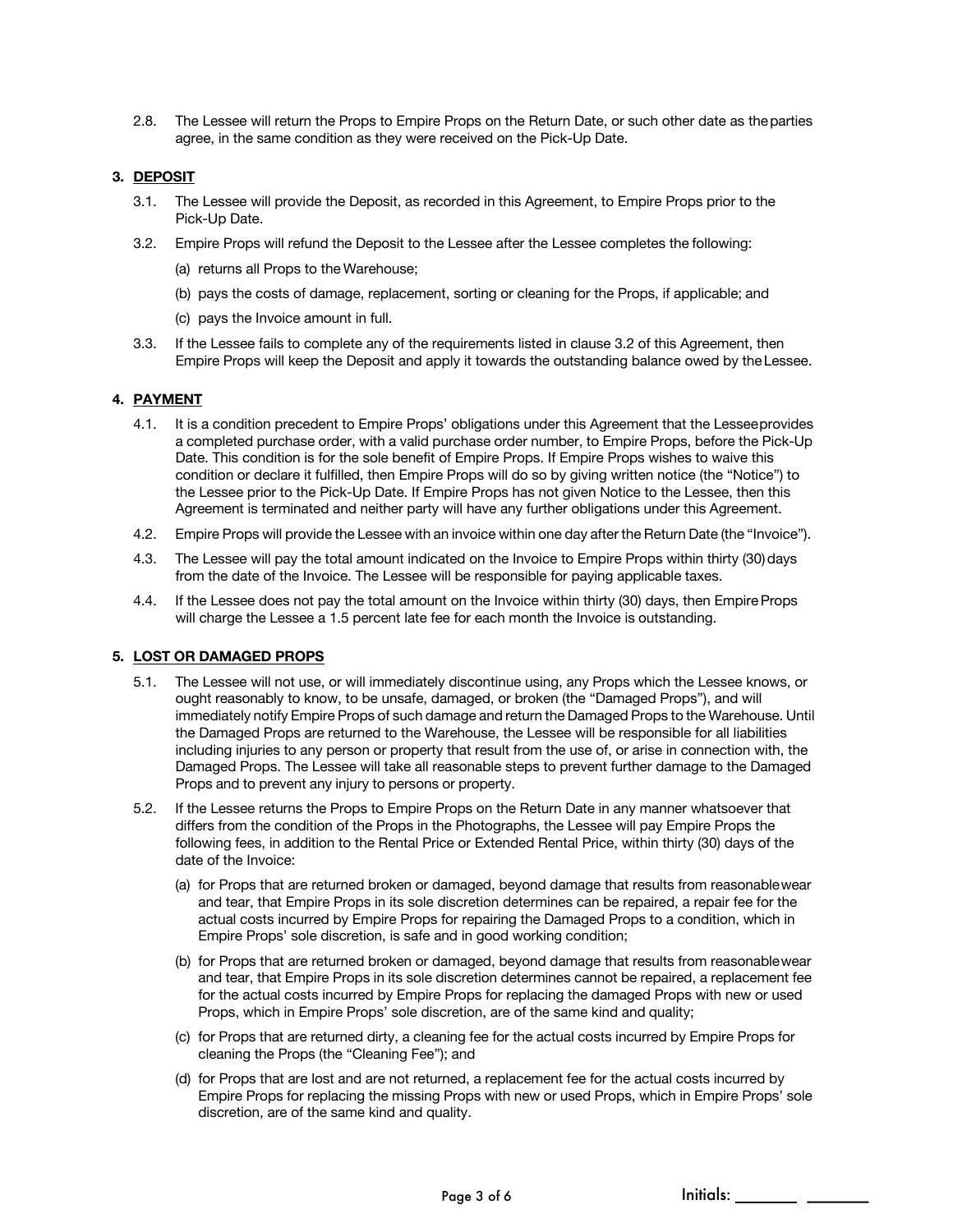- 5.3. If any of the Props are stolen while the Props are in the Lessee's possession, the Lessee will file a police report immediately and will immediately notify Empire Props of the stolen Props.
- 5.4. If the Lessee returns any props or items on the Return Date that are not the property of EmpireProps, then Empire Props will charge the Lessee a sorting fee as follows:
	- (a) no fee for 10 items or less;
	- (b) \$25.00 for 11 to 20 items; and
	- (c) \$50.00 for more than 20 items.

#### **6. HOLDS AND CANCELLATIONS**

- 6.1. The Lessee may place Props on hold for up to 2 (two) weeks without charge (the "Props on Hold"). The Lessee may extend the hold for more than 2 (two) weeks by providing Empire Props with written notice.
- 6.2. If the Lessee fails to pick up Props on Hold after 2 (two) weeks, or fails to provide Empire Props with written notice for an extension, the Lessee will pay Empire Props the entire amount of the first week's rental price for the Props on Hold.
- 6.3. The Lessee may cancel its prop order upon providing Empire Props with written notice. If theLessee cancels its prop order less than twenty-four (24) hours before the Pick-Up Date, then the Lessee will pay Empire Props a restocking fee of fifteen (15) percent of the first week's Rental Price.
- 6.4. The Lessee may not cancel its prop order if the Props have been ordered and picked up by theLessee on the Pick-Up Date.

#### **7. INTELLECTUAL PROPERTY**

- 7.1. The Lessee will obtain any permissions and clearances necessary to display trademarks or other protected intellectual property in connection with the Props.
- 7.2. The Lessee will indemnify and hold harmless Empire Props from any and all claims of any kind ortype brought by any person(s) or entities regarding any use of the Props, including, but not limited to, any claim, liability, loss, costs, damages, expenses, or claims arising directly or indirectly out of, or in connection with the Props rented by the Lessee, its agents, servants, contractors, representatives, guests, invitees, or Lessees.

#### **8. GENERAL**

- 8.1. **Rights in Recordings:** Empire Props acknowledges that the Lessee, and its successors, has the right to use the Props in connection with the Production in any manner and media, including without limitation, in connection with any advertisements, promotions, publicity or other material relating tothe Production.
- 8.2. **Governing Law:** This Agreement will be governed by and construed in accordance with the laws of the Province of British Columbia.
- 8.3. **Entire Agreement:** This Agreement and the Schedules attached hereto constitute the entireagreement between the parties in connection with the subject matter herein, and supersede all prior correspondence, memoranda, and agreements between the parties relating to the subject matter herein.
- 8.4. **Severability:** If any of the provisions of this Agreement are held to be invalid or unenforceable forany reason, the remaining provisions will continue to be valid and enforceable.
- 8.5. **Amendment:** No modification or amendment to this Agreement will be effective unless made inwriting and duly executed by the parties.
- 8.6. **Assignment:** No party may assign this Agreement, nor any rights or obligations under or relating to this Agreement, without the prior written consent of the other party, which consent may bearbitrarily withheld.
- 8.7. **Enurement:** This Agreement will enure to the benefit of and be binding on the Parties andtheir respective heirs, executors, administrators and permitted successors and assigns.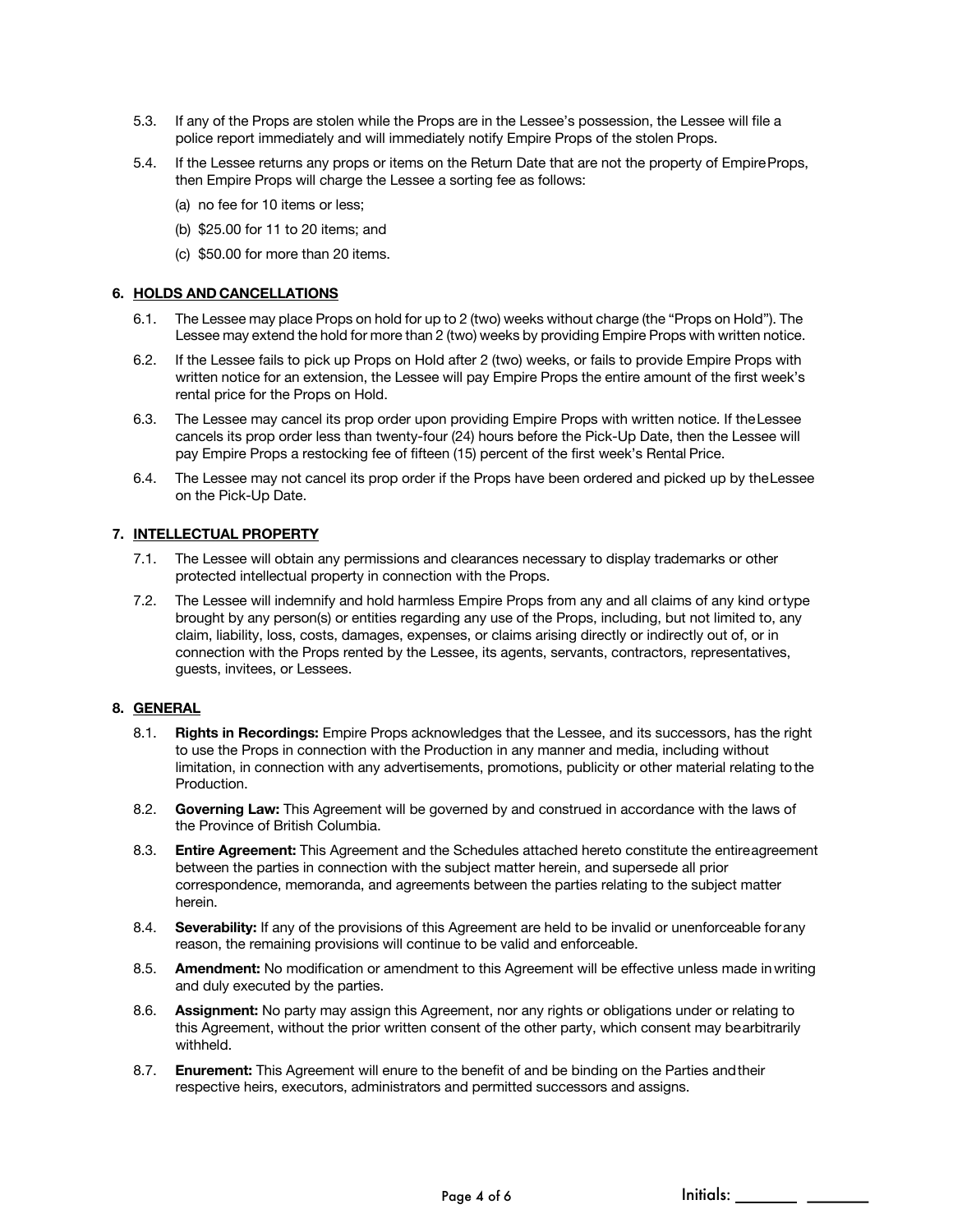- 8.8. **Arbitration:** Any dispute arising out of or in connection with this Agreement will be referred to and finally resolved by a single arbitrator (the "Arbitrator") pursuant to the *Arbitration Act* (British Columbia), as amended. The decision of the Arbitrator on any submitted issue will be conclusive, final and binding on all parties. All costs of arbitration will be borne equally between the parties.
- 8.9. **Notices:** All notices required or permitted under this Agreement will be in writing andpersonally delivered or delivered by electronic means of communication in accordance with the contact information provided on page 1 of this Agreement.
- 8.10. **Counterparts:** This Agreement may be executed in any number of counterparts, each of which will be deemed to be an original. All executed counterparts taken together will be deemed to constitute one and the same original agreement.
- 8.11. **Delivery:** Transmission of an executed copy of this Agreement (including any amendments to this Agreement) by any party hereto to the other parties of this Agreement by facsimile or e-mail inPDF format will be effective as delivery to the other parties hereto of a manually executed counterpart hereof.

**AS EVIDENCE OF THEIR AGREEMENT** the parties have executed this Agreement as of the date first written above.

**EMPIRE PROPS LTD. THE LESSEE:**

Per:

Authorized Signatory *Lessee Name*

Per:\_\_\_\_\_\_\_\_\_\_\_\_\_\_\_\_\_\_\_\_\_\_\_\_\_\_\_\_\_\_\_\_\_\_\_\_\_\_\_\_\_\_\_\_\_

Authorized Signatory